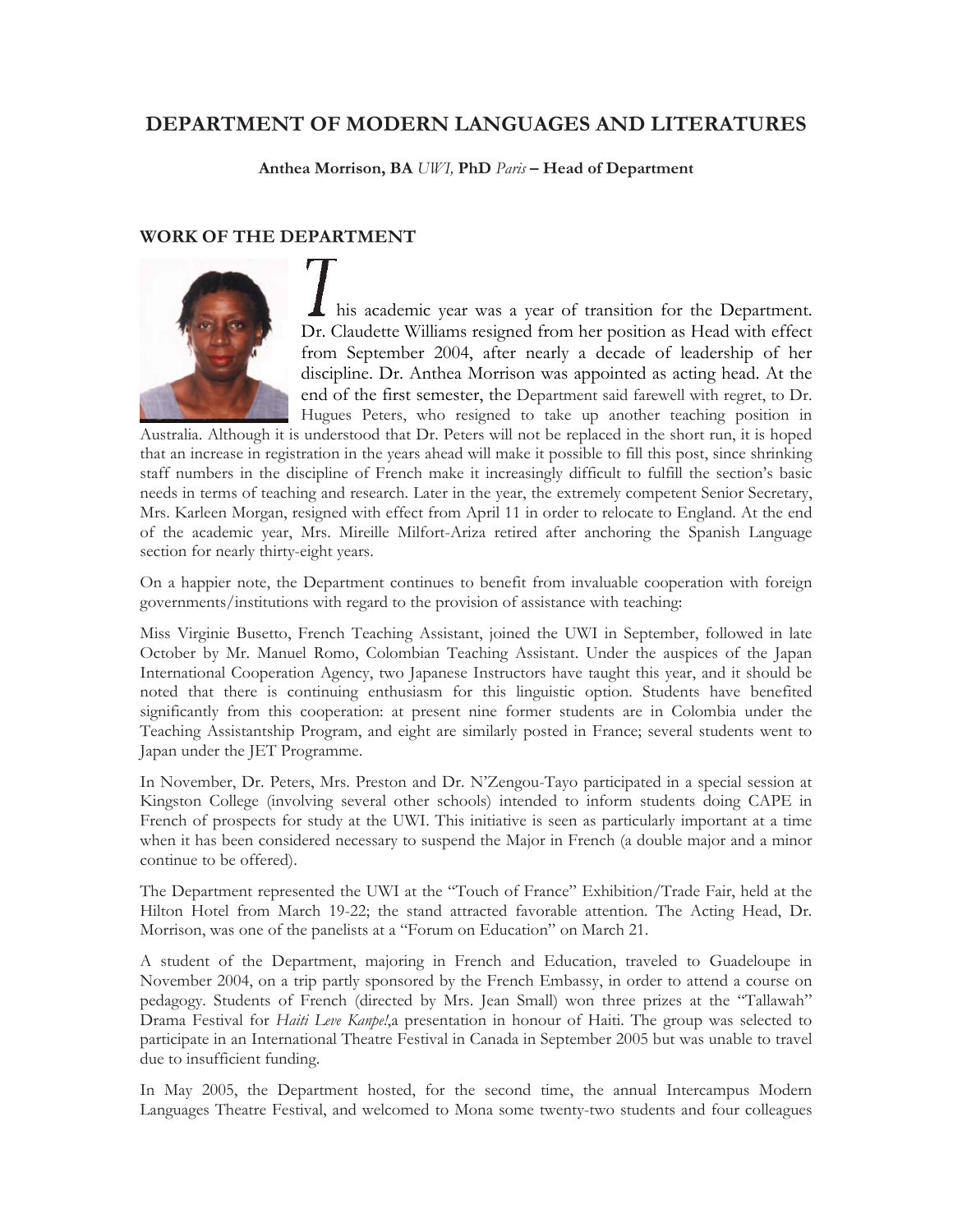from Cave Hill and St. Augustine. The festival was a great success and fostered interaction between students from the three campuses. The presentations were well attended by students from high schools (including one rural school) as well as from Shortwood Teachers' College. Students from the Japanese Club participated for the first time by presenting a cultural item in Japanese at the end-offestival social gathering. Earlier this year, they had given a much-appreciated performance at a reception marking the 25<sup>th</sup> anniversary of the Japan International Cooperation Agency.

From June 23 –July 21, the annual Colombian Exchange Programme took place. A group of ten Mona Students, accompanied by a staff member, Fredy Patiño, attended the University of Atlantico in Barranquilla while a similar number of Colombian students pursued a course in English at the Mona Campus. The group was smaller this year but students enjoyed the experience despite the concerns caused by Hurricane Dennis.

In the forthcoming year, focus will be on recruiting new Spanish staff with a view to enhancing the research profile of the Department. Course development for on-line delivery will be also another area for action.

It is gratifying to note that teaching evaluation of staff revealed a mean average of 4.4 for lecturers and 4.1 for courses on a scale of 5. At present, the Department consists of six full-time members of staff, one foreign instructor, and two foreign assistants. As a result, it relies heavily on adjunct staff, which is a cause of concern. The Department's research output for the year, comprises five refereed publications.

# **Income Generation and Grants**

Courses offered in the language laboratory are usually the main source of extra-income for the Department. However, this year, we were unable to generate a surplus because of low registrations.

Sales of manuals continue to help generate income but not to a significant extent since there is little or no margin of profit on sales.

A contribution was made to the Department Consultancy Fund for Court Interpreting services carried out for the Ministry of Justice and for research carried out for the UNESCO.

The Department notes with gratitude a financial contribution from the French Embassy and from the Trustees of the Bridget Jones and William Mailer Funds. These grants were used to finance the cost of sending students to Guadeloupe and to provide financial assistance to students in need.

### **PAPERS PRESENTED**

. • **Mr. Jason Allen**, "Parody and the Grotesque in Daniel Boukman's Drama". Departmental seminar presentation. (34 pages)

. • **Ms. Caroline Cousins**, "Postcolonial Hybridity in Salman Rushdie's Shame and Zadie Smith's White Teeth." Departmental seminar presentation. (35 pages) June.

. • "From *Mutisimos* to *Paisaje Célebre*: The Evolution of a Revolutionary Poet." (May 2005)

. • **Mr. Lindy Jones**, "From *Mutisimos* to *Richard trajó su flauta*: The Ideological Foundations of Morejón's Poetry" Conference, Department of Hispanic Studies and the Department of West African Studies at University of Birmingham, (June 3, 2005).

### **Dr. Marie-José N'Zengou-Tayo**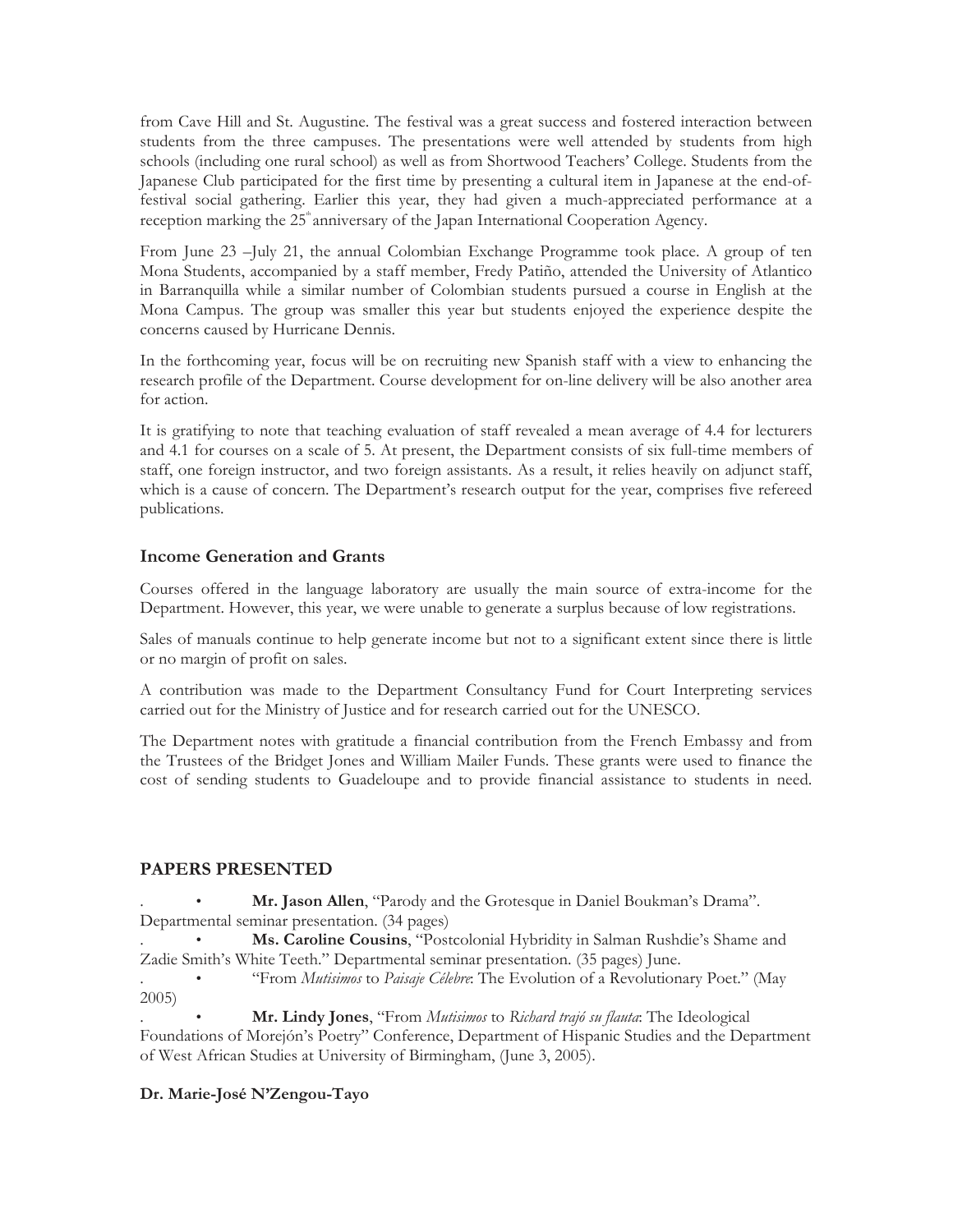. • "La vérité sort-elle de la bouche des enfants? La voix narrative dans *les enfants des*  héros de Lyonel Trouillot." 16<sup>th</sup> Annual Conference of the Haitian Studies Association, San Juan, Puerto Rico. School of Graduate Studies. October 2004.

. • "Les écrivaines haitiennes et la Révolution de Saint-Domingue" International Conference on Haiti, Berlin, Ibero-American Institute. November 2004.

. • "Caribbean Literature in French: An Overview of Issues and Trends." Conference of the Encyclopedia of African Diaspora. Florida International University and Florida Memorial University. Miami. May 2005.

. • "Translating the Haitian Migrant workers' experience in the Dominican Republic: Mayra Montero's *Del Rojo de su sombra*." Caribbean Studies 30<sup>th</sup> Annual Conference. Santo Domingo. May – June 2005.

# **PUBLICATIONS**

#### **Refereed**

- Marie-José N'Zengou-Tayo. "The End of the Committed Intellectual in Contemporary Haitian Novels: the Case of Lyonel Trouillot (*Les fous de Saint-Antoine* and *Rue des Pas Perdus*)." In Kathleen Balutansky and Marie-Agnès Sourieau. Écrire en pays assiégé – Haïti – Writing Under Siege. Part
- II. Chap 6. Amsterdam/New York, NY Rodopi. (Francopolyphonies 1), 2004, pp. 323 -343.
- \* ——-. "Bay kou blye, Pote mak sonje: Le Massacre de 1937 dans les romans haïtiens." Christian Lerat (ed.). Le Monde Caraïbe: Défis et Dynamiques: Visions identitaires, diasporas, configurations culturelles. Tome 1. Actes du Colloque "Caraïbe Plurielle," 3-6 juin 2003. Bordeaux: Presses Universitaires de Bordeaux – Maison des Sciences de l'Homme d'Aquitaine, 2005, pp. 393 -403.

\* ——-. "The Tree that does not hide the forest: Raoul Peck's Aesthetical and Political Approach to Cinema." In *Caribbean Quarterly*. Vol. 50, No. 4, December 2004, pp. 63 -71.

.\* **Françoise Cévaër** and **Hugues Péters**. "Stratégie de politique éducative pour une meilleure intégrationrégionale: Évaluation du nouvel examen de français des pays anglophones de la Caraïbe, le CAPE." Le Monde Caraïbe: Défis et Dynamiques. Géopolitique, intégration régionale, enjeux économiques. Tome 2. Actes du Colloque "Caraïbe Plurielle," 3-6 juin 2003. Bordeaux: Presses Universitaires de Bordeaux -Maison des Sciences de l'Homme d'Aquitaine, 2005, pp. 227 -239 .\* **Doreen Preston**. "Adaptation or Translation?: Walcott's *The Joker of Seville* for a Caribbean

Audience" in *Palimpsestes*.

16. Paris, Presses de la Sorbonne Nouvelle, (Spring 2004), 45 -58.

### **Non-refereed**

\* **Marie-José N'Zengou-Tayo**. "Review of Lyonel Trouillot's *Street of the Lost Footsteps*. Translated by Linda Coverdale. Lincoln, NE: University of Nebraska Press, 2003. 115 pages." *Caribbean Quarterly.* Vol. 50, No. 4, pp. 80 82.

### **PUBLIC SERVICE**

### **Françoise Cévaer.**

– Member, Jamaica Association of French Teachers (JAFT).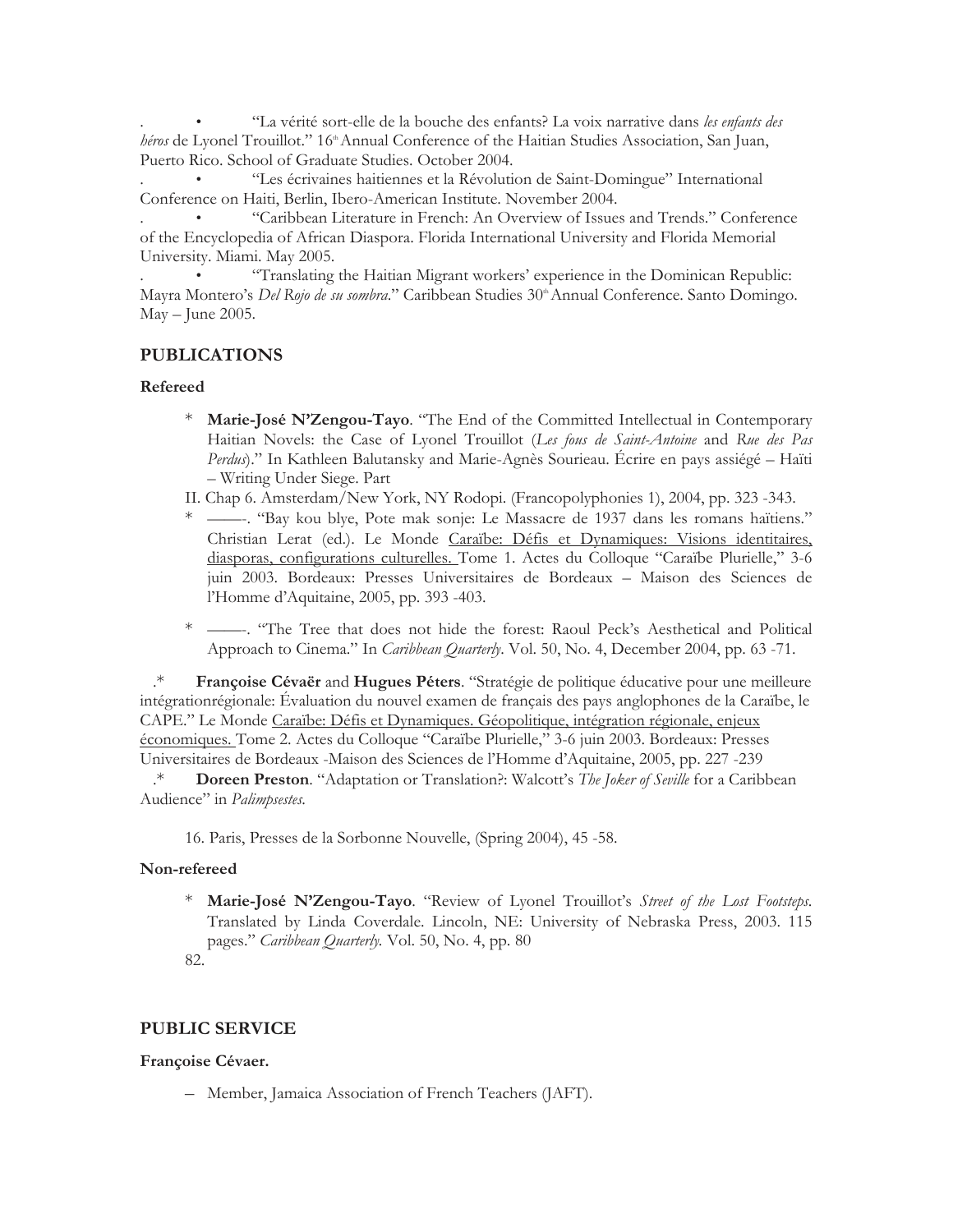#### **Marie-José N'Zengou-Tayo:**

- .– President, The Haitian Studies Association
- .– Treasurer. The Jamaica Association of French Teachers (JAFT).
- .– Secretary, The Japan Karate Association of Jamaica. (JKAJ).
- .– Peer Reviewer for *MaComère*, *Journal of Haitian Studies, ISER, Caribbean Journal of Education*.
- .– Reviewer, Caribbean Examinations Council, CAPE and CSES Syllabii (French)

#### **Hugues Péters**

- .– Reviewer, Caribbean Examinations Council CAPE and CSEC Syllabii (French)
- .– Member, Jamaica Association of French Teachers (JAFT)

#### **Doreen Preston**

- .– Assistant Chief Examiner, CAPE, Units I and II in French
- .– Reviewer, Caribbean Examinations Council CAPE and CSEC Syllabii (French)
- .– Member, Jamaica Association of French Teachers (JAFT).

#### **Claudette Williams**

- .– Reviewer, *Caribbean Quarterly*.
- .– Reviewer, Caribbean Examinations Council CAPE and CSEC Syllabii (Spanish).

### **CATEGORIES OF STUDENTS**

**Undergraduate: Registration:** 

Preliminary Courses

| French   | 133 |
|----------|-----|
| Japanese | 88  |
| Spanish  | 483 |

Hospitality & Tourism Management

| French  | 46  |
|---------|-----|
| Spanish | 262 |

#### BA Programme

| French  | 310 |
|---------|-----|
| Spanish | 869 |

Graduating Students

French 15 Spanish 35

First Class Honours

**Sasha Bell** (Spanish) **Tasmin Gordon** (French and Spanish)